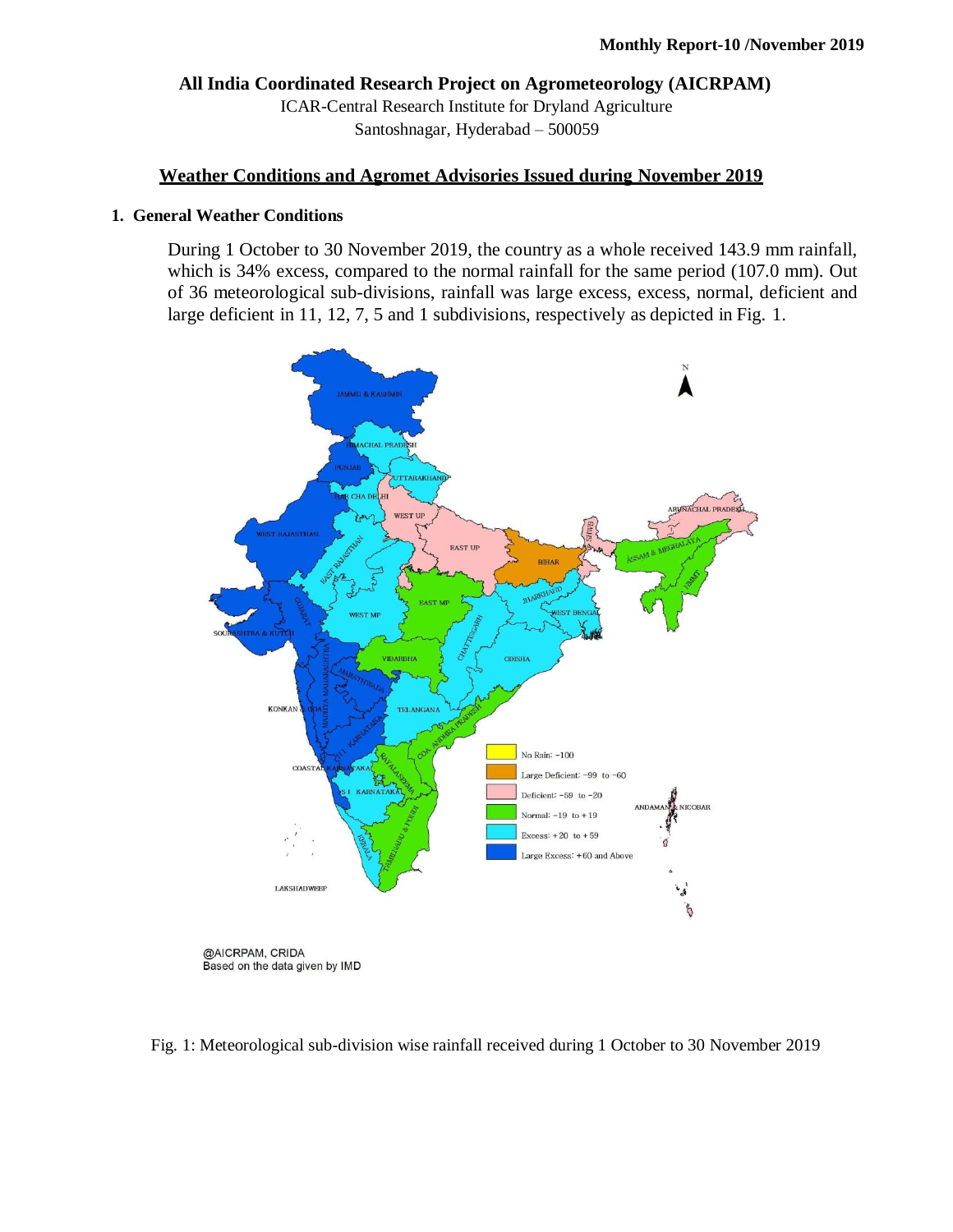## **2. Agromet advisories issued by ICAR-All India Coordinated Research Projection Agrometeorology (AICRPAM) centers during November 2019**

| Date of issue | <b>AICRPAM</b><br><b>Center</b> | <b>Agromet Advisory issued</b>                                                                                                                                                                                                                                                                                                  |
|---------------|---------------------------------|---------------------------------------------------------------------------------------------------------------------------------------------------------------------------------------------------------------------------------------------------------------------------------------------------------------------------------|
| 01-11-2019    | Punjab                          | In termite infested wheat fields, treat the seed with 1<br>g Cruiser 70 WS or 2 ml Neonix 20 FS or 4 ml<br>Dursban/Ruban/Durmet 20 EC per kg seed<br>and<br>dry in shade. Seeds treated with Neonix also controls<br>smuts of wheat.                                                                                            |
|               | <b>Assam</b>                    | Spraying of Malathion 5% dust $\omega$ 20 kg/ha. is<br>advised as weather is favourable for rice gundhi bug<br>infestation.                                                                                                                                                                                                     |
| 08-11-2019    | <b>Bihar</b>                    | Regular monitoring of sucking insect-pests such as<br>white fly, leaf hopper and aphid is advised in<br>vegetable crops. Spraying of Imidaclorprid 17.8% SL<br>@ 0.3 ml/litre of water is advised.                                                                                                                              |
|               | Kerala                          | Due to intermittent rainfall and sunshine, there is a<br>chance of sigatoka disease in banana. It is advised to<br>spray pseudomonas 20g/litre of water. In case of<br>severe attack, spray 2 ml Hexaconazole or 1 ml<br>Propiconazole/litre of water by mixing it with a<br>sticker and spray on both the surface of the leaf. |
|               | Gujarat                         | For the control of purple blotch blight disease in<br>kharif onion, make 3 alternate spray of Mencozeb 27<br>g and Thiophanate methyl 15 g in 10 litre of water at<br>10 days interval.                                                                                                                                         |
| 15-11-2019    | <b>Jharkhand</b>                | Farmers opting for mustard crop, may prepare their<br>fields and select the improved varieties of seed like<br>Shiwani, Pusa Bold, Pusa mustard.                                                                                                                                                                                |
|               | Konkan                          | Due to humid weather conditions, there is a<br>possibility of incidence of tea mosquito bug and<br>thrips on vegetative flush of cashew nut to protect the<br>flush of cashew, spray Monocrotophos 36% SL @ 15<br>ml or Lambda cyhalothrin 5% EC @ 6 ml per 10 litre<br>of water.                                               |